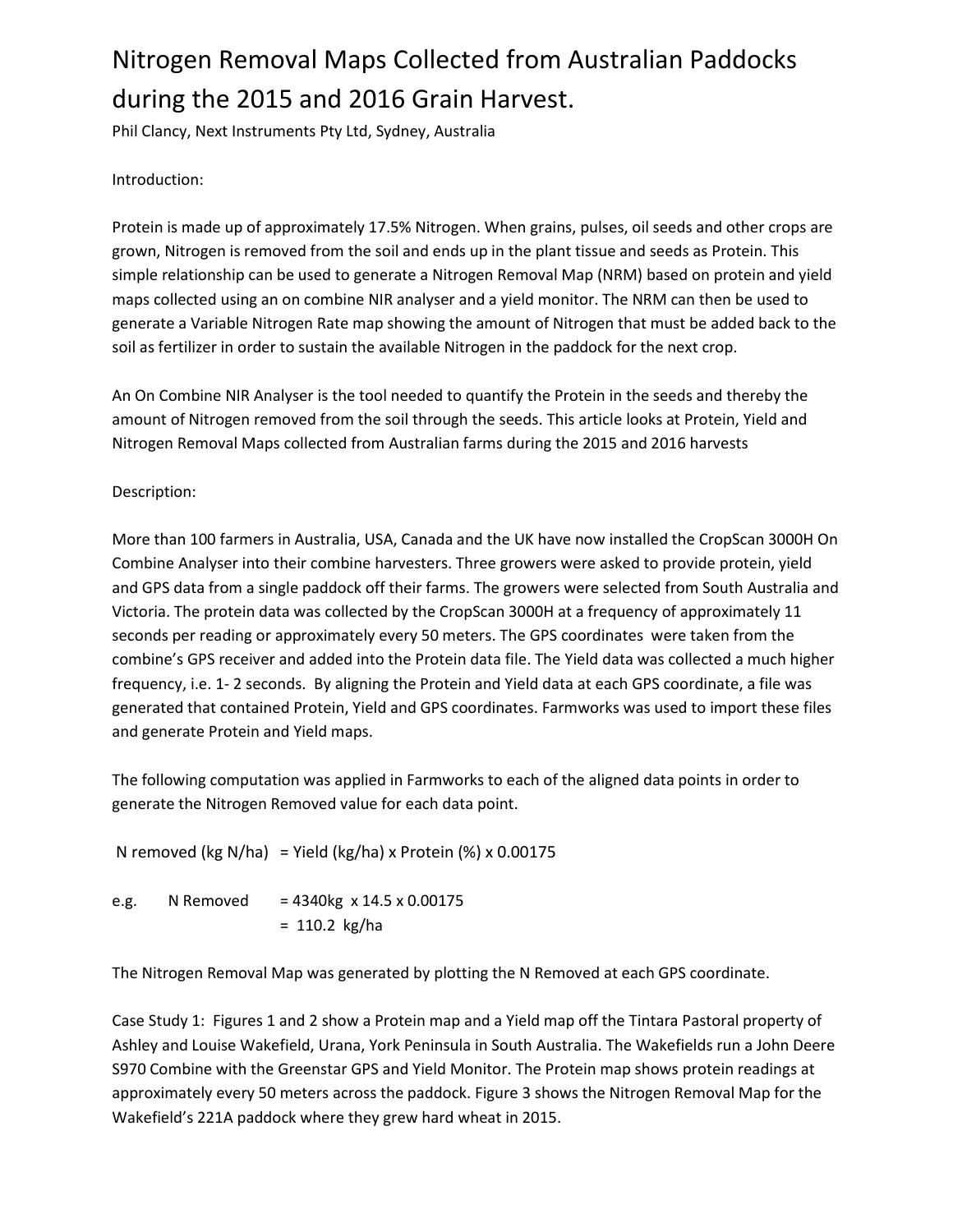





The Protein and Yield maps support the Dilution Theory that yield and protein are inversely related, however there are areas within this paddock where the Dilution Theory does not hold. In the bottom right hand corner of the Yield map there is a red section where the yield is low and in the Protein map the same area is also red indicating low protein. This suggests that this area is suffering from a nutrient deficiency. Additional Nitrogen could increase both the yield and protein content in this area.

The Nitrogen Removal Map shows that in the top right hand corner of the paddock, there is more Nitrogen removed than elsewhere in the paddock. The left hand side of the paddock shows a very consistent pattern that would suggest a higher N application rate would increase the protein content but reduce the yield. The right hand side of the paddock shows considerable variation in N removed and suggests that a Variable Nitrogen Rate (VNR) application would be beneficial.

Mr. Wakefield assessed the cost savings of applying Urea based on the NRM against a blanket rate across the entire paddock. Table 1 shows the cost analysis based on Urea at \$437/tonne and applying Urea using VNR versus blanket application rates of 40, 56, 60, 70 and 80 kg per hectare. Note that previously Mr. Wakefield had applied 56kg/hectare across this paddock. Based on this data, it can be seen that Mr. Wakefield could reduce his Urea costs by 13% = \$1562 for this paddock. However if he used a higher blanket rate of Urea to increase protein and/or yield then the cost savings would be even greater.

|           | Cost of<br>Urea using<br><b>VRF</b> | Cost of<br>Urea at<br>40kg/H | Cost of<br>Urea at<br>56kg/H | Cost of<br>Urea at<br>60kg/H | Cost of<br>Urea at<br>70kg/H | Cost of<br>Urea at<br>80kg/H |
|-----------|-------------------------------------|------------------------------|------------------------------|------------------------------|------------------------------|------------------------------|
| Cost      | \$10,632                            | \$8,710                      | \$12,194                     | \$13,065                     | \$15,243                     | \$17,420                     |
| Savings   |                                     | $-51,922$                    | \$1,562                      | 2433                         | 4611                         | 6789                         |
| Savings/H |                                     | $-10.4$                      | 8.4                          | 13.2                         | 24.9                         | 36.7                         |
| % Savings |                                     | $-22$                        | 13                           | 19                           | 30                           | 39                           |

|  |  |  | Table 1. Cost Analysis of VNR vs Blanket Fertilizer Application |
|--|--|--|-----------------------------------------------------------------|
|  |  |  |                                                                 |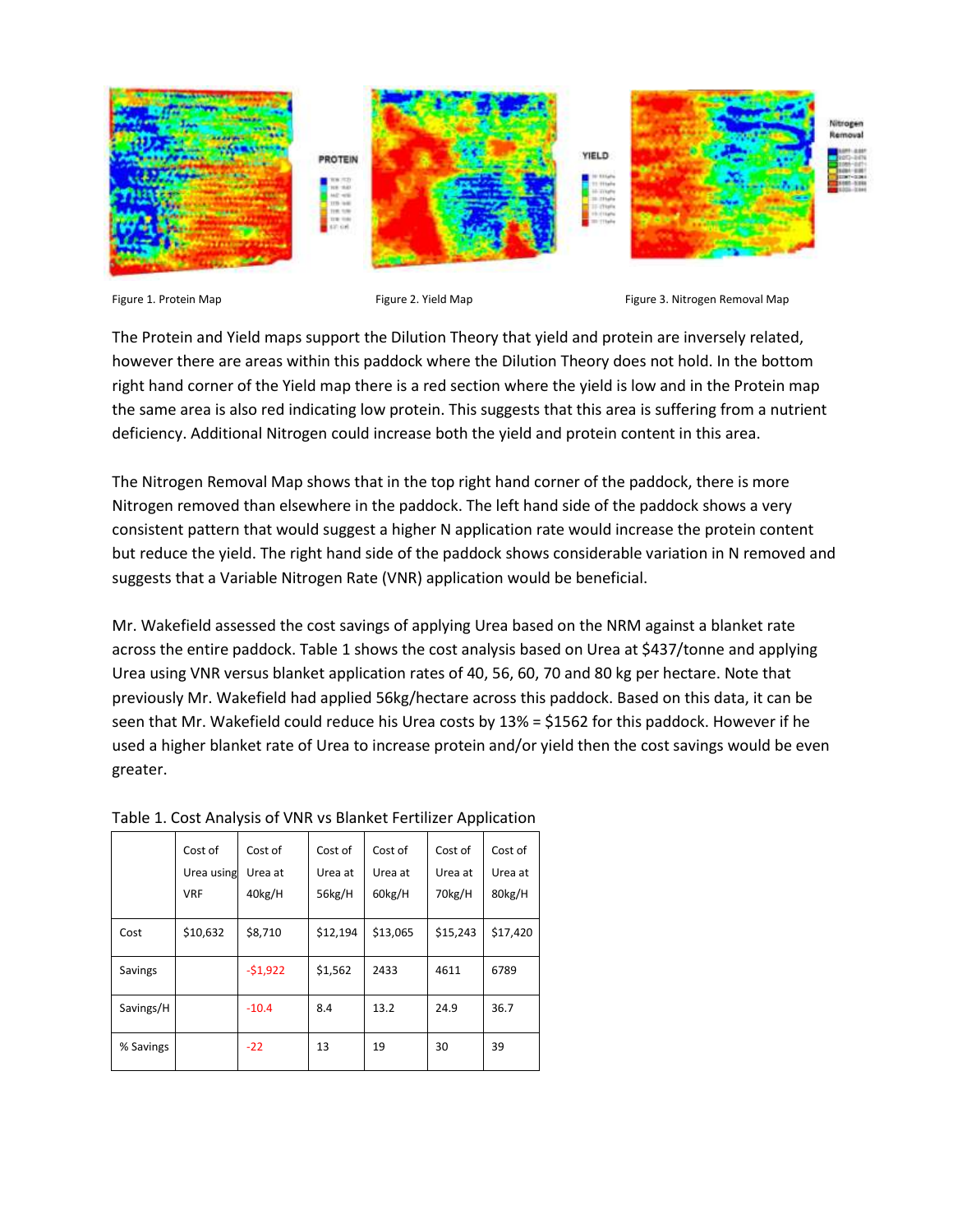Case Study 2: The next case study was taken from the farm of Thomas Schmucker, Kimba, Eyre Peninsula in South Australia. Mr Schmucker runs a CASE IH 7160 combine fitted with GPS receiver, Yield Monitor and CropScan 3000H. The paddock is called Longdam and covers approximately 280 hectares. Figures 4, 5 and 6 show the Protein, Yield and Nitrogen Removal maps for this paddock where he grew hard wheat in 2016.



The Longdam paddock exhibits gradual undulation and the soil types vary from gray clay to sandy clay to sand from top to bottom. This paddock was originally four paddocks that were separated by fences. In general the high yield zones correspond to low protein and vice versa, however there are two areas where the yield and protein are low, ie, lower left hand corner and right side bottom. These two areas could potentially be targeted for additional N fertilizer.

Mr Schmucker advised that they plant legumes as a rotation crop in order to replenish the Nitrogen in the soil, however the specific legume does not grow evenly across the paddock especially in the sandy soil types. As such the Nitrogen availability across the paddock is not consistent.

The Nitrogen Removal Map could be used to develop a Variable Nitrogen Rate prescription in order to even out the protein and yield across this paddock. Table 2 shows the Urea cost analysis of using a variable Nitrogen rate application versus a blanket rate of 60, 80, 100 and 120kg/Ha.

|               | <b>VRF</b> | 60kg/Ha |       | 80kg/Ha 100kg/Ha 120kg/Ha |       |
|---------------|------------|---------|-------|---------------------------|-------|
| Urea Cost \$  | 36511      | 36365   | 41214 | 60608                     | 72730 |
| Savings \$    |            | $-146$  | 4703  | 24098                     | 36219 |
| Savings \$/Ha |            | $-0.6$  | 17.8  | 91.3                      | 137.2 |
| % Savings     |            | 0%      | 11%   | 40%                       | 50%   |

#### Table 2. Urea Cost Analysis

Case Study 3: The third case study is for a farm in the Malley region of Victoria. Mr Leeton Ryan operates a mixed farm at Winnambool and grows wheat, barley and some pulses. The CropScan 3000H was fitted to CASE IH 8240 combine purchased through Sunrise Ag in Ouyen, Victoria.

Figures 7, 8 and 9 shows the Protein, Yield and Nitrogen Removal maps for Mr Ryan's Elertons paddock where he grew wheat in 2016. Mr. Ryan's agronomist, Michael Ayres, Injecta, Adelaide, SA, has commented on the Elertons' maps.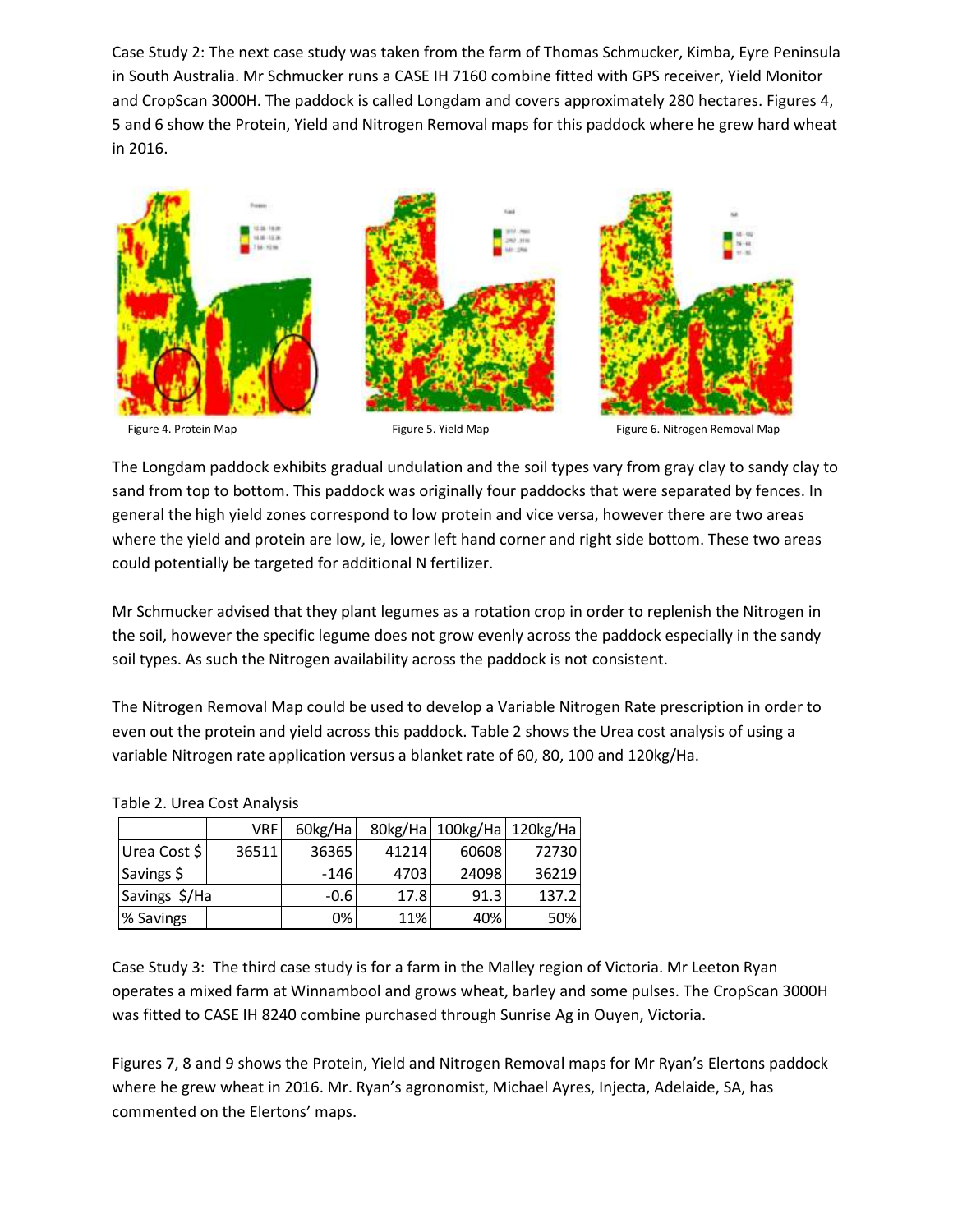"Farmers traditionally have always obviously concentrated on the "timing of management" for planting and the productivity of their crops. Now they need to "manage the timing" to further add value to the uptake and availability of Nitrogen and other nutrients as they relate to soil performance. The zones in the Ellertons paddock are defined by the sodic soils, dispersive clay layers and higher rising ground (sandy soil). The high yield zones in this particular paddock are located in the higher rising sandy soils whereas the high protein zones are in the more sodic soil management zones.

The Yield map correlates directly to soil performance and the Protein map is a very good proxy for plant performance. The Nitrogen data is what makes everything else fit together, ie, productivity and performance. The on combine protein analyser is a tool of exceptional value whose true value is only just starting to be well enough understood"





#### Commentary:

Protein mapping is now a reality. As with any new technology there are anomalies and glitches but during the 2016 harvest, 100 + farmers used the CropScan 3000H On Combine Analyser to measure protein in their paddocks. The majority of the users have used the protein data to blend grain in the paddock in order to optimize payments based on protein premiums, or they have segregated their grain into on farm storage facilities based on the Bin Average Protein data generated by the CropScan 3000H. There have been many examples where farmers have increased their revenues by using the CropScan 3000H for in paddock blending and on farm segregation.

There have also been several farmers who have used the Protein mapping as a Precision Ag tool and have also benefitted from increasing yield, receiving higher premiums for protein and reducing Nitrogen fertilizer costs.

Mr. Matt Hill, Coolinup, WA, operates 4 x New Holland CR9090 combines fitted with on board yield monitors and CropScan 3000H Grain Analysers installed by Staines Esperance WA. Mr Hill has made the following comments regarding the use of the protein data from the CropScan 3000H and other PA inputs to increase productivity across his farms.

"I have been able to combine the yield and EMI maps collected over many years, and now protein maps to develop zones across the farm. We have been able to look closely at the yield response curves to optimise VNR application across the paddocks. The increase in yield and protein in certain zones across the farm have resulted in a significant return on investment for the PA equipment and services. By going to Variable Nitrogen Rate applications we have been able to increase the tonnage, to jump to higher protein grades and also to reduce our input costs. "